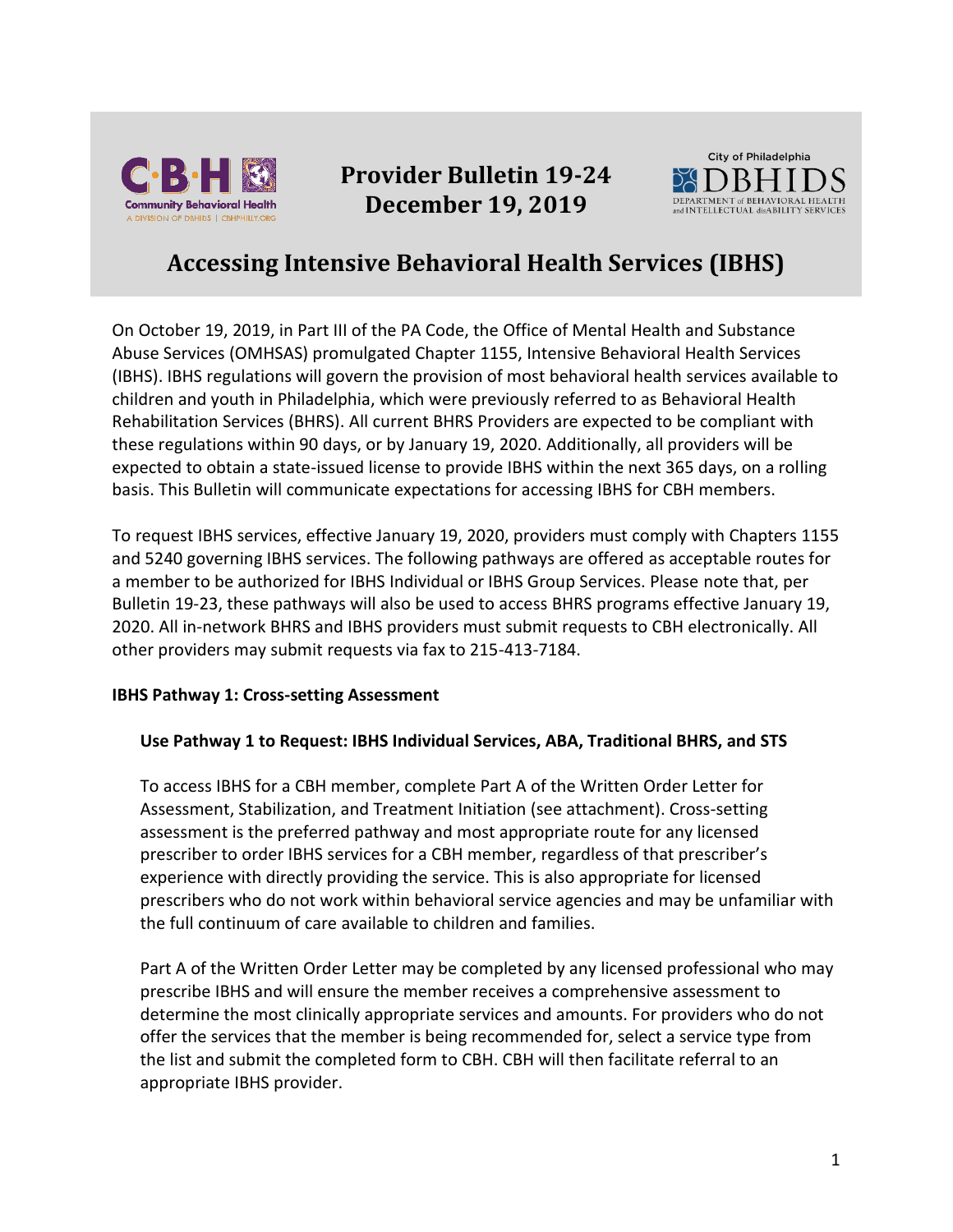Providers who accept referrals for IBHS are expected to initiate the assessment within 14 days of the receipt of the Written Order Letter and follow the timeframes enumerated in 5240.21. Once the assessment is completed, an Individualized Treatment Plan (ITP) meeting must then take place within 15 days. Following the ITP, Part B of the Written Order Letter should be completed and submitted to CBH. This will result in authorization for continued IBHS services beyond the initial assessment and stabilization period, as medically necessary. Please note that any prescription for Therapeutic Support Staff- School (TSS-S), Therapeutic Support Staff- Non-School (TSS-NS), Applied Behavior Analysis Therapeutic Support Staff-School (ABA TSS-S), Applied Behavior Analysis Therapeutic Support Staff-Non School (ABA TSS-NS), Behavioral Health Technician (BHT), or Behavioral Health Technician-Applied Behavior Analysis (BHT-ABA) will minimally require a Functional Behavior Assessment (FBA), Functional Analysis (FA), and/or skills assessment to be completed during the assessment phase.

# **Fig 1. IBHS Pathway 1: Cross-setting Assessment**



## **IBHS Pathway 2: Psychological, Psychiatric, or Master's Level Evaluation**

# **Use Pathway 2 to Request: Professional services only, IBHS individual services, IBHS Group Services, and BHRS Exception Programs (other than STS, Early Childhood Treatment Programs, and CRR-HH)**

Following an office-based, face-to-face assessment, the licensed prescriber may also compete Part A of the Written Order Letter for Assessment, Stabilization, and Treatment Initiation (see attachment). This option should be utilized for members in need of professional services only, particularly evidence-based mobile therapy, IBHS individual services, IBHS group services, or an existing BHRS Exception program.

Per IBHS regulations, additional evaluations will need to take place during the initiation of services in home, school, or community and will inform the development of the ITP, in compliance with 5240.21. No additional time will be authorized for these assessment activities.